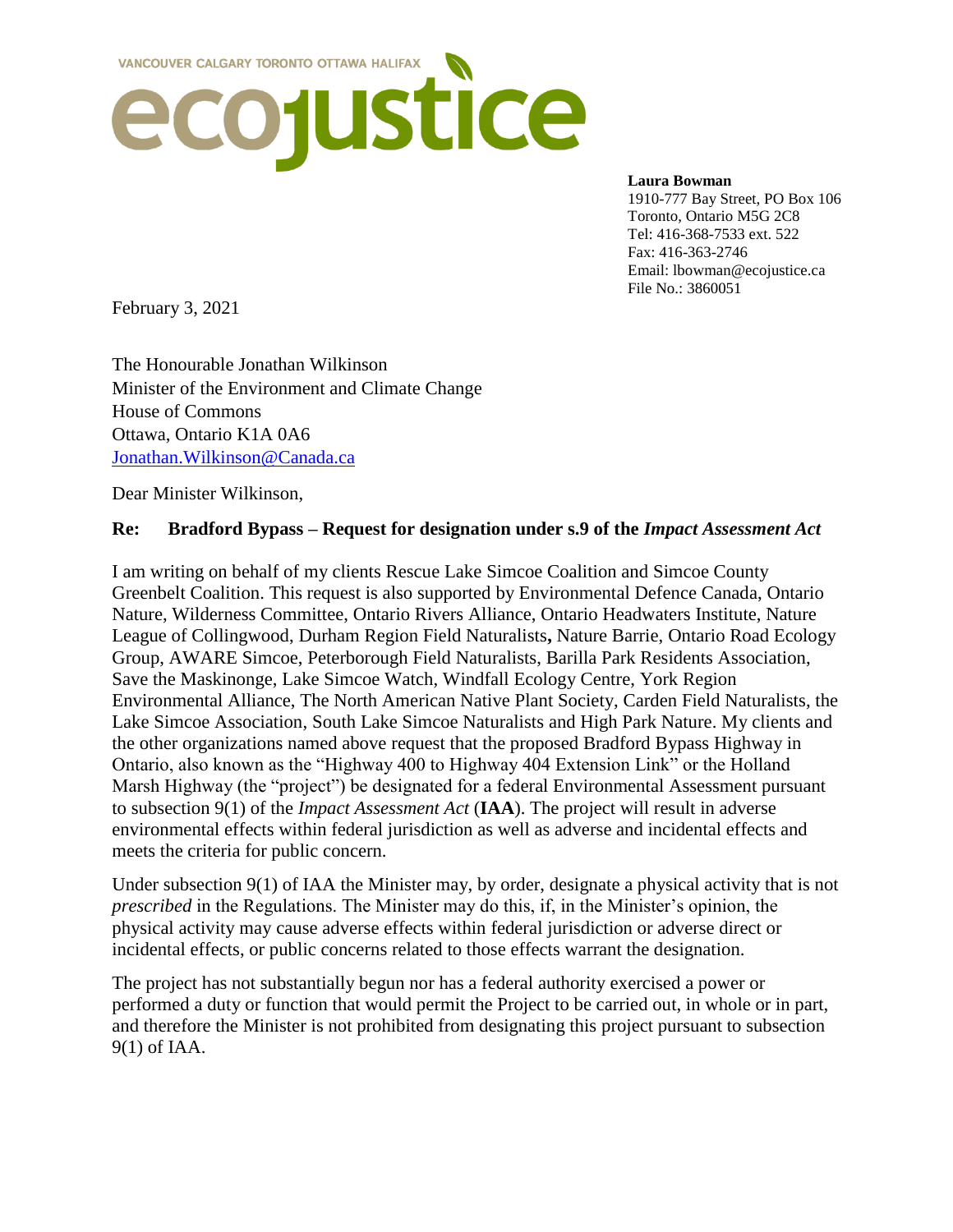# **Overview of the project**

The Holland Marsh Highway is a proposed 16.2 kilometre, four-lane controlled access freeway located in Simcoe County and York Region in Ontario in the northern Greater Toronto Area, and to the south of Lake Simcoe. It requires a new 100 metre wide right of way. The project would cross the lake bed of the ancient Lake Algonquin, in an east-west direction across what is now the Holland Marsh, one of the most productive specialty crop agricultural areas in the country and one of the largest wetlands in the region. The project will lead to the removal of approximately 39 hectares of wildlife habitat and large areas of one of Ontario's most important wetlands, the Holland Marsh.<sup>1</sup>

A highly controversial environmental assessment study under the Ontario *Environmental Assessment Act* was completed 23 years ago. It concluded that the project would cause adverse effects to fish habitat including severe stormwater and groundwater impacts. The environmental assessment did not evaluate the impacts on species at risk, migratory birds or climate change. This study has not been updated.

# **The provincial regulatory process is grossly inadequate**

# The environmental assessment is dated

The environmental assessment (EA) for the project was completed in 1997. The 1997 EA for the project was superficial in nature. It did not consider cumulative effects, climate change, or detail the impacts on natural heritage, migratory birds, fisheries, First Nations or discuss air pollution. The 1997 EA was approved by the Ontario Minister of the Environment under the Ontario *Environmental Assessment Act* in 2002. The 2002 Notice of Approval conditions required upgraded studies on archaeological resources, storm water management, groundwater protection plan, noise, and compliance monitoring.<sup>2</sup>

# The environmental assessment has not been updated

Pursuant to the Ontario *Environmental Assessment Act* the EA required 5-year updates through the streamlined, self-approved, class assessment process. However, the plans for the highway were put on hold in the mid-2000s. As a result, no 5-year updates were completed.

# The Province proposes to exempt the project from further assessment and evaluation

On July 8, 2020 the Ontario Government proposed to exempt the Bradford Bypass from completion of any environmental assessment updates, and to exempt the project from all existing conditions of approval including those mentioned above for stormwater management and groundwater protection. The project is proposed to be exempted from further environmental assessment studies before construction begins on early works, such as bridges and water crossings.<sup>3</sup>

<sup>3</sup> Environmental Registry (019-1883) Proposal to exempt various Ministry of Transportation projects from the requirements of the Environmental Assessment Act, July 2020.<https://ero.ontario.ca/notice/019-1883>



<sup>&</sup>lt;sup>1</sup> Bradford Bypass Environmental Assessment (1997) Appendix Document ["EA Appendices"], p.515.

<sup>2</sup> Notice of Approval – Bradford Bypass Environmental Assessment (2002) [https://www.ontario.ca/page/approval](https://www.ontario.ca/page/approval-highway-400-highway-404-extension-link-bradford-bypass-environmental-assessment)[highway-400-highway-404-extension-link-bradford-bypass-environmental-assessment](https://www.ontario.ca/page/approval-highway-400-highway-404-extension-link-bradford-bypass-environmental-assessment)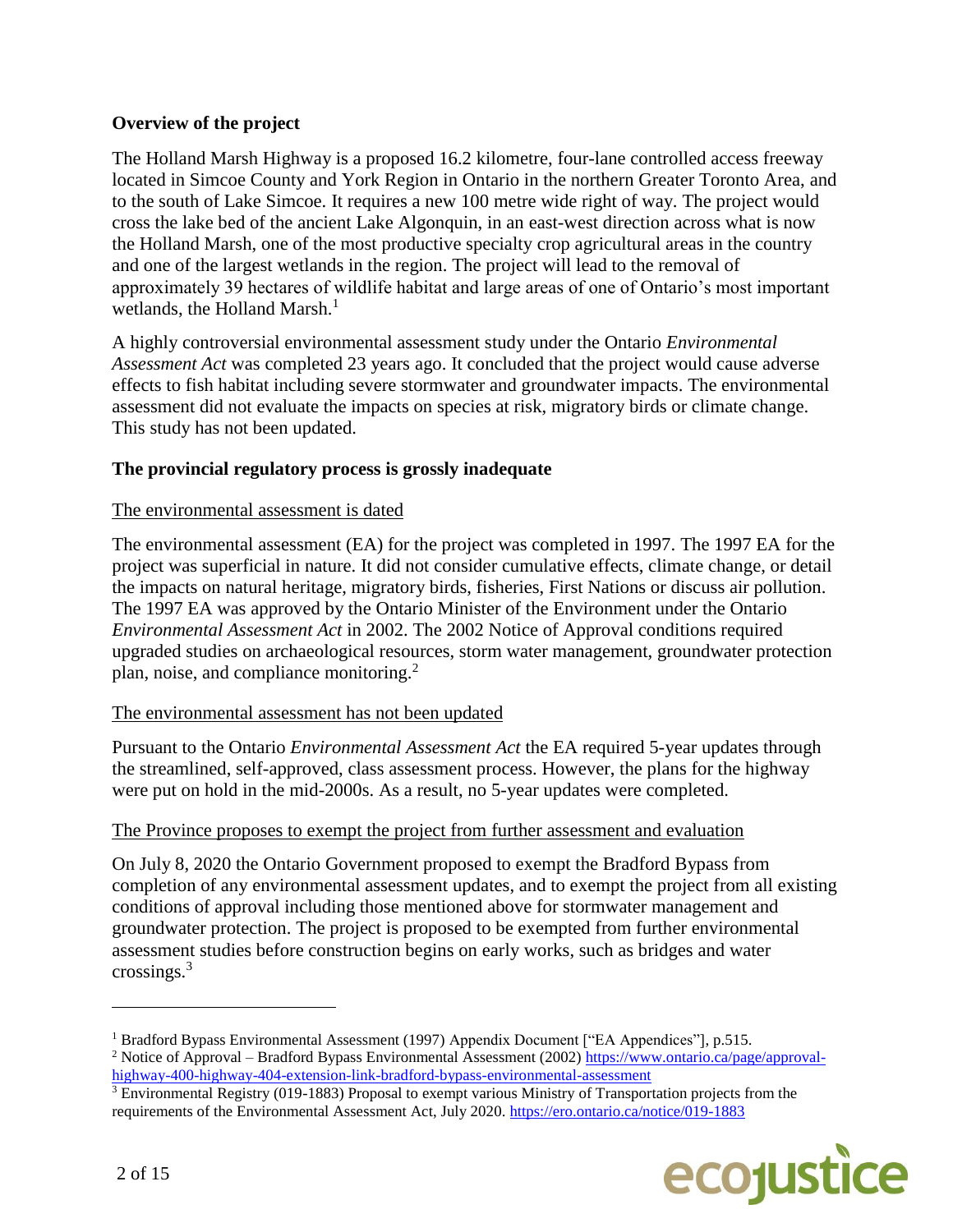If the exemption is approved, there would be no further legally-mandated public consultation or environmental assessment requirements under the Ontario *Environmental Assessment Act*. In the interim, a notice of study commencement was published on September 24, 2020. This study, if it proceeds and the exemption is not granted, would proceed as a self-approval class assessment and is not subject to oversight by the Ontario Ministry of the Environment, Conservation and Parks.

If the exemption is granted, there would be no provincial regulatory process addressing the impacts to federal aspects of the project such as migratory birds, species at risk, and fish habitat.

Many of the species at risk potentially impacted by the project have been exempted from approvals under the Ontario *Endangered Species Act*. The project is also exempt from conservation authority approvals for wetland and floodplain development under the *Conservation Authorities Act*. There is no regulatory requirement that climate change or air pollution would be addressed. No air pollution approvals would be required. There is no indication that the proposed provincial study, if completed, would assess climate change, noise impacts or impacts on migratory birds and fish habitat.

#### Other limitations of the provincial process

The usual permits for development and site alteration of wetlands and fish habitat under section 28 of the *Conservation Authorities Act* are not applicable to projects undertaken by the Ministry of Transportation Ontario (MTO). Accordingly, the usual environmental protections of that permitting process, which applies to regulated lands (typically valleys, wetlands and water crossings) is not likely to be applied to protect sensitive natural heritage features such as fish habitat and migratory bird habitat.

As noted below there is inadequate protection for species at risk affected by the project under the Ontario *Endangered Species Act*.

# **Public concern**

There has been a great deal of public concern about water quality in Lake Simcoe and the need to urgently reduce phosphorus loadings and chloride in the watershed. The project is south of Lake Simcoe and is predominantly in the Lake Simcoe watershed. The Lake Simcoe watershed is subject to special legislation, the *Lake Simcoe Protection Act*, which puts in place policies to reduce nutrients and other contaminants. This legislation was enacted following large amounts of public concern. Recently the federal government announced it is investing \$16 million on treatment technology to reduce phosphorus to Lake Simcoe.<sup>4</sup> The highway project would increase nutrient loading in Lake Simcoe by increasing the impervious area and would undermine the objectives of this nutrient reduction project.

There has also been a great deal of public concern about protecting Greenbelt lands in Northern York Region from development.<sup>5</sup> The project would bisect a large area of Greenbelt and natural

<sup>5</sup> Noor Javed, "York Region asks province for process to open up protected Greenbelt – again", *Toronto Star* (Oct 7 2020) [https://www.thestar.com/news/gta/2020/10/06/york-region-asks-province-for-process-to-open-up-protected-](https://www.thestar.com/news/gta/2020/10/06/york-region-asks-province-for-process-to-open-up-protected-greenbelt-again.html)



<sup>4</sup> "Feds to spend \$16M on Lake Simcoe water treatment facility Midland Today", *Barrie Today* (Nov 12, 2020); "Where do local candidates stand on cleaning up Lake Simcoe?" *Barrie Today* (Oct 7, 2019).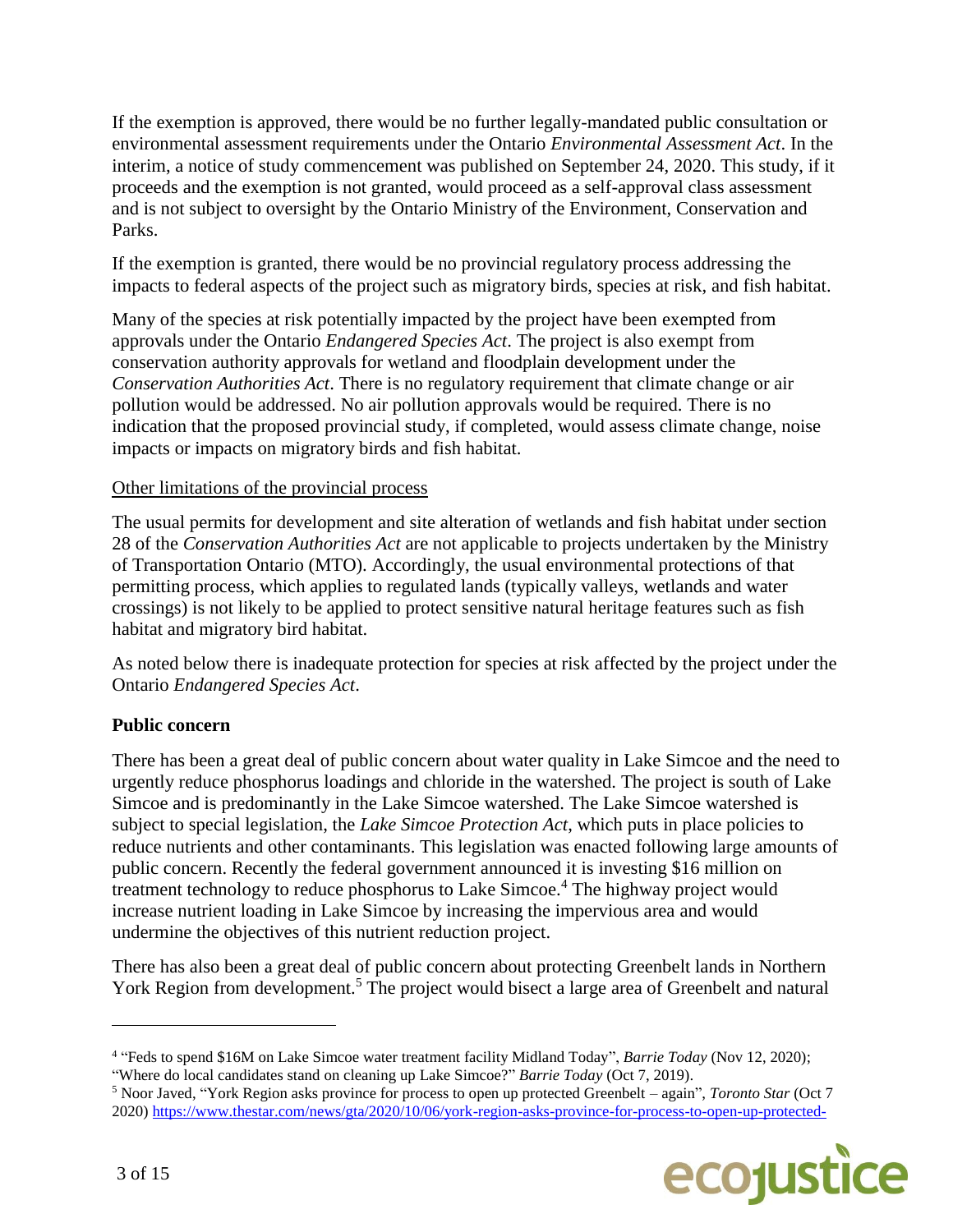heritage lands, and would facilitate sprawl in Greenbelt natural heritage areas. York Region recently requested that the province allow development in protected Greenbelt lands along all 400 series highways.<sup>6</sup>

In the EA process, there was significant public opposition to the project including large public meetings and opposition from organizations formed to oppose the highway such as "forbid roads on our greenspace". Even organizations who were generally supportive of the highway raised concerns about the lack of adequate noise and air quality studies.<sup>7</sup>

During the Ontario government's growth planning exercise in the mid-2000s, the need for the project was re-assessed and the project was shelved.<sup>8</sup> The province repeatedly expressed a priority for transit service, including enhanced commuter GO Train service instead.<sup>9</sup> More recently, the Ontario government recommitted to the project and later indicated that it intends to move forward with the project on an expedited basis. This proposal has re-ignited public concerns.<sup>10</sup>

# **Predicted adverse effects on core areas of federal jurisdiction**

Section 51 of the *Physical Activities Regulations* (SOR/2019-285) designates "The construction, operation, decommissioning and abandonment of a new all-season public highway that requires a total of 75 km or more of new right of way. A new right of way is described as land that "is not alongside and contiguous to an area of land that was developed for an…all season highway". While the project is a new right of way of 16.2 km, and is therefore not at or near this threshold, at the time of the 1997 EA a number of triggers under the former *Canadian Environmental Assessment Act, 1995* were identified such as *Fisheries Act*, *Railways Act* and *Navigable Waters Protection Act*. As such the project has the potential for direct or incidental adverse effects.<sup>11</sup>

While these are no longer federal environmental assessment triggers for the project under the federal *Impact Assessment Act* they are indications that the project has impacts on areas of



[greenbelt-again.html;](https://www.thestar.com/news/gta/2020/10/06/york-region-asks-province-for-process-to-open-up-protected-greenbelt-again.html) Kim Zarzour, "Economy vs Environment: York Region seeking a process to develop Greenbelt lands", *Toronto.com* (Oct 10 2020); Kim Zarzour, "Environmentalists warn of 'terrible precedent' as York Region council votes on Greenbelt development request", *Yorkregion.com* (Oct 7, 2020); Gil Shochat, "How developers are trying to build on Ontario's protected Greenbelt land", *Global News* (Dec 14, 2016). <sup>6</sup> Report, York Region Council (October 8, 2020),

https://vorkpublishing.escribemeetings.com/filestream.ashx?DocumentId=16293.

 $7$  EA Appendices – Appendix C: Summary of public involvement, PDF pp.238-273.

<sup>8</sup> Editor "Bradford bypass wrong solution for local traffic woes", *Bradford West Gwillimbury Topic* (Apr 2, 2008) <https://www.simcoe.com/community-story/2038520-bradford-bypass-wrong-solution-for-local-traffic-woes/>; "Bradford Bypass plan shelved, but not eliminated", *Newmarket Era* (Apr 23, 2008)

<https://www.yorkregion.com/news-story/1458921-bradford-bypass-plan-shelved-but-not-eliminated/> ;

<sup>&</sup>quot;Environmentalists glad to see province drop plans for Bradford Bypass", *Newmarket Era* (Apr 23, 2008); Deborah Percy, "Curtailing Bradford bypass should be applauded", *Yorkregion.com* (Apr 11, 2008)

[https://www.yorkregion.com/opinion-story/1448122-curtailing-bradford-bypass-should-be-applauded/.](https://www.yorkregion.com/opinion-story/1448122-curtailing-bradford-bypass-should-be-applauded/)

<sup>&</sup>lt;sup>9</sup> Teresa Latchford, "Transit, not Bradford bypass, priority for province: Ontario Premier Kathleen Wynne", *Newmarket Era* (Apr 15, 2016) [https://www.yorkregion.com/news-story/6499705-transit-not-bradford-bypass](https://www.yorkregion.com/news-story/6499705-transit-not-bradford-bypass-priority-for-province-ontario-premier-kathleen-wynne/)[priority-for-province-ontario-premier-kathleen-wynne/](https://www.yorkregion.com/news-story/6499705-transit-not-bradford-bypass-priority-for-province-ontario-premier-kathleen-wynne/)

<sup>10</sup> Letter, "Province failing Lake Simcoe, residents with Bradford Bypass" *Newmarket Today* (Dec 8, 2020) [https://www.newmarkettoday.ca/letters-to-the-editor/letter-province-failing-lake-simcoe-residents-with-bradford](https://www.newmarkettoday.ca/letters-to-the-editor/letter-province-failing-lake-simcoe-residents-with-bradford-bypass-3161458)[bypass-3161458](https://www.newmarkettoday.ca/letters-to-the-editor/letter-province-failing-lake-simcoe-residents-with-bradford-bypass-3161458)

 $11$  1997 EA p.13.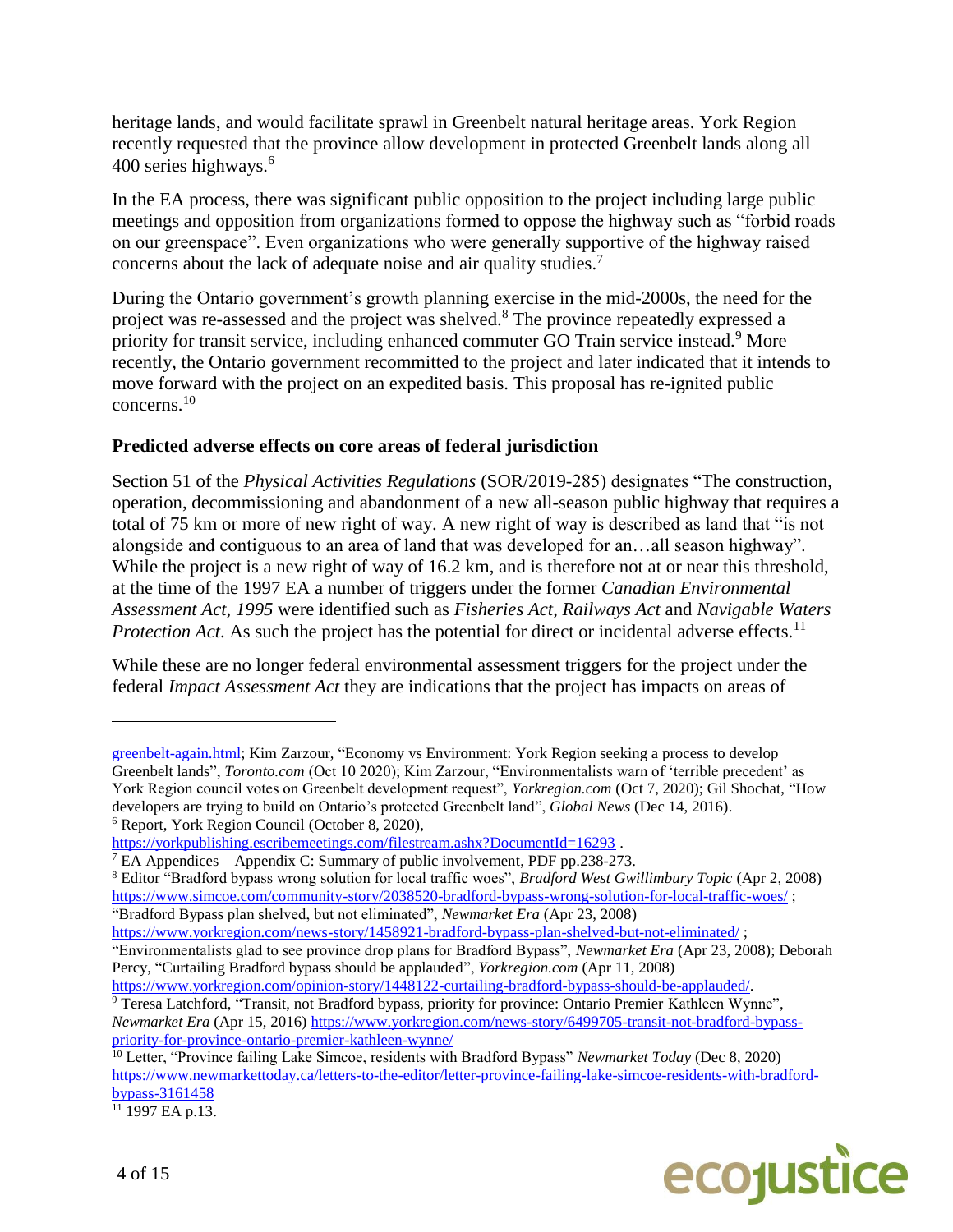federal jurisdiction. The federal government will have to exercise duties, powers and functions in relation to the project. The project would also adversely affect federal interests in migratory birds, fish habitat and species at risk.

# Habitat destruction and fragmentation concerns

The project would have severe and irreversible impacts on an extremely important natural area. The proposal would transect a large wetland, the Holland Marsh Wetland Complex that the Ministry of Natural Resources (MNR) has classified as *provincially significant*. The project would cross several streams including the east and west branches of the Holland River. According to a recent provincial EA for a project proposed directly adjacent to the project, there are at least eight significant wetlands within 5 kilometres, and at least three nearby provincially classified areas of natural and scientific interest (ANSIs) and 12 environmentally significant areas.<sup>12</sup> The project would remove 32.7 hectares of significant wildlife habitat. The project entails water crossings that would remove 9.5 hectares of the provincially significant Holland Marsh wetland complex including some fen wetlands. Even where the project does not directly remove habitat, the project would bisect and cut in half a significant swath of important natural areas and significant wetlands and aquatic habitat as shown in the figure below, resulting in fragmentation. It also traverses the largest remaining forested portion of the Holland Marsh, where a major intersection would be located. The 1997 EA identifies that fragmentation of habitat and disruption of natural corridors is an adverse effect.<sup>13</sup> Although this concern was raised during the 1997 EA, in the subsequent 23 years the proponent has not completed a technical analysis of the need for provision of adequate wildlife crossings.<sup>14</sup>



In its 1993 review of the project, the MNR indicated that "we do not feel that the two crossings of the Holland River on the west side of the study area could be done without significant loss of

<sup>&</sup>lt;sup>14</sup> Ministry of Environment and Climate Change Review of Bradford Bypass EA, ["Ministry Review"] p.63.



<sup>12</sup> Upper York Sewage Solutions (December 2013)

[http://www.uyssolutions.ca/en/onlineresources/resources/AssessmentoftheProposedWRCDischargeonAquaticHabita](http://www.uyssolutions.ca/en/onlineresources/resources/AssessmentoftheProposedWRCDischargeonAquaticHabitatintheEastHollandRiver.pdf) [tintheEastHollandRiver.pdf](http://www.uyssolutions.ca/en/onlineresources/resources/AssessmentoftheProposedWRCDischargeonAquaticHabitatintheEastHollandRiver.pdf)

<sup>13</sup> 1997 EA, p.8.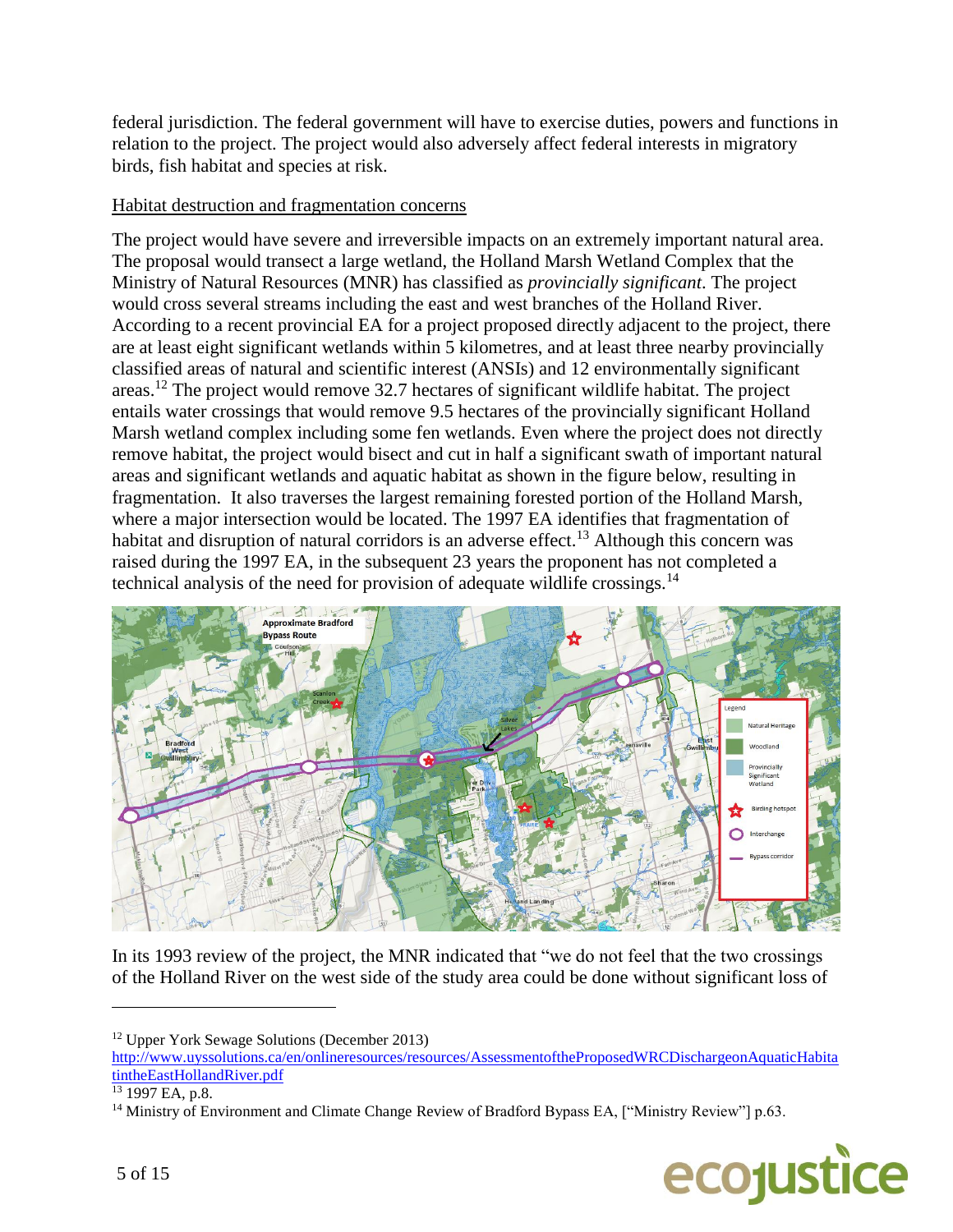wetland values regardless of the construction techniques used."<sup>15</sup> The MNR indicated that the wetland traversed "is the most significant wetland in [Southern] Ontario, and is about to be designated one of the key wetlands in eastern North America."<sup>16</sup>

#### Fish and Fish Habitat

As noted above the project requires several federal approvals including for the harmful alteration, disruption or destruction of fish habitat under the federal *Fisheries Act*. The project will require the crossing of 13 watercourses along the length of the highway. There are two major river crossings, the east and west branches of the Holland River.<sup>17</sup> Long span bridges would be used for the Holland River crossings and culverts for the other 11 crossings.<sup>18</sup> The 1997 EA acknowledged the potential for loss of fish spawning habitat, including Northern Pike spawning habitat.<sup>19</sup> The 1997 EA also predicts that "stormwater runoff has the potential to severely impact the quality/quantity of surface water and groundwater."<sup>20</sup> The EA notes that there is the potential for sedimentation to harm terrestrial and aquatic resources.<sup>21</sup> The project would dramatically increase the total impervious land surface area south of Lake Simcoe, which is an important metric for predicting impacts to receiving waterbodies, particularly for impairments from phosphorus, nitrogen and chloride.<sup>22</sup>

There is no overall assessment of the potential impacts to fish, aquatic habitat or fish populations in the 1997 EA. There is no evaluation of the effectiveness of mitigation measures and no specific measures are proposed within the EA or associated appendices. The 1997 EA contains only very limited discussion of impacts on fish and fish habitat, though it notes that key construction concerns for aquatic habitat include the introduction of sediment, habitat disturbance and alteration of the stream banks and bed during structure placement.<sup>23</sup> The 1997 EA predicted serious stormwater and groundwater contamination, with unknown effects on fish habitat within the east and west Holland River and Lake Simcoe. The east Holland River contains a variety of fish species, with 24 native species including Bowfin, White Sucker, Black Crappie, Bluegill, Largemouth Bass, Pumpkinseed, Rock Bass, Smallmouth Bass, Blacknose Dace, Bluntnose Minnow, Common Carp, Common Shiner, Creek Chub, Fathead Minnnow, Golden Shiner, Northern Redbelly Dace, Sand Shiner, Northern Pike, Brook Stickleback, Brown Bullhead, Johnny Darter, and Yellow Perch.<sup>24</sup> Portions of the Holland River near the project

http://www.uyssolutions.ca/en/onlineresources/resources/AssessmentoftheProposedWRCDischargeonAquaticHabita tintheEastHollandRiver.pdf;.Lake Simcoe and Region Conservation Authority, data from stations EH-35 and WH-07.



<sup>&</sup>lt;sup>15</sup> EA Appendices, p.411, T. Smith (MNR) to Fred Leach (MTO) Oct 28, 1993.

<sup>&</sup>lt;sup>16</sup> EA Appendices, p.418.

<sup>&</sup>lt;sup>17</sup> EA Appendices, p.508.

<sup>&</sup>lt;sup>18</sup> EA Appendices, p.508.

<sup>19</sup> 1997 EA, p.6.

<sup>20</sup> 1997 EA, p.177.

<sup>21</sup> 1997 EA, p.177.

<sup>&</sup>lt;sup>22</sup> Joseph Hollis Bartlett, "Impacts of Transportation Infrastructure on Stormwater and Surface Waters in Chittenden County, Vermont, USA", p.2-5, [https://core.ac.uk/download/pdf/51067147.pdf.](https://core.ac.uk/download/pdf/51067147.pdf)

<sup>23</sup> 1997 EA, p.161; EA Appendices, pp.500, 552.

 $24$  Upper York Sewage Solutions Aquatic Habitat Assessment, pp.15-16,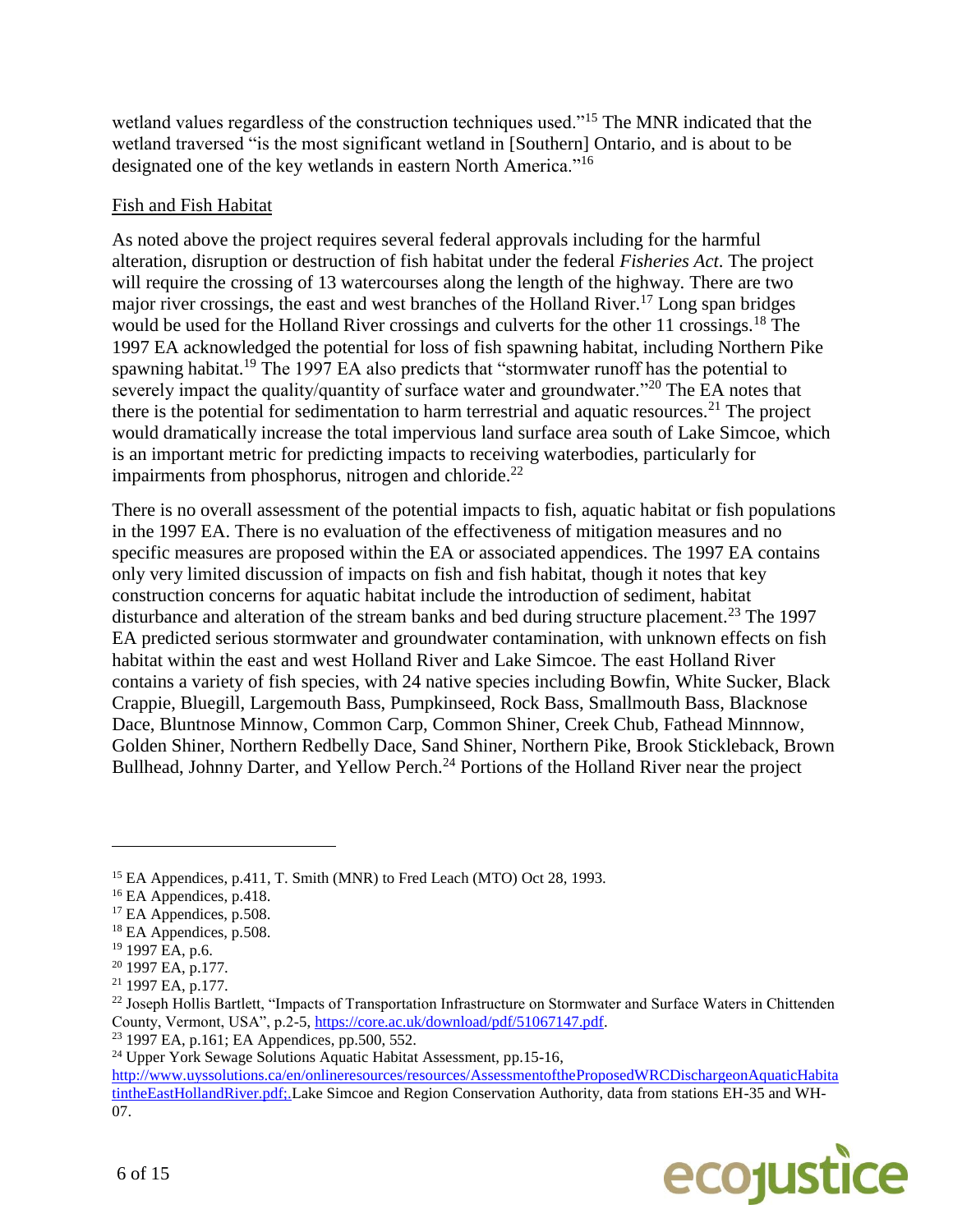corridor are transition areas between coldwater and warmwater fish species.<sup>25</sup> The Holland River watershed is known to contain spawning habitat for Northern Pike.

The Department of Fisheries and Oceans (DFO) completed a preliminary review of the project in 1998 and concluded that the project would result in harmful alteration, disruption or destruction of fish habitat. It required that habitat compensation be employed to address no net loss requirements. However, no habitat compensation plan is contained within the 1997 EA.<sup>26</sup> In response to DFO and Lake Simcoe Region Conservation Authority concerns, the proponent MTO refused to adhere to no net loss principles, for all areas of fish habitat stating "In an undertaking of this magnitude it is not possible to commit to "no net loss" of forested land and wetlands. Compensation and regeneration opportunities for woodlands and wetland habitat on MTO surplus lands will be considered where it is feasible..."<sup>27</sup> and that "mitigation will occur where it is both warranted and feasible."<sup>28</sup> Further, the proponent MTO withdrew earlier commitments to the Ontario Ministry of Natural Resources and Forestry (MNRF) to acquire extra lands for wetland compensation.<sup>29</sup> The MTO also indicated it would not commit to 80% phosphorus removal and level 1 protection recommended for the protection of the Maskinonge River subwatershed.<sup>30</sup>

In July 2020, the Province proposed to exempt the project from provincial EA requirements including the requirement in the 2002 notice of approval to assess stormwater and groundwater contamination.<sup>31</sup> The proposed exemption would also permit "early works" such as bridge construction through watercourses without completing a transportation environmental study report, or a detailed design as is normally required by the provincial class EA process. Despite proposing to urgently commence bridge and watercourse construction, the proponent has not contacted the DFO to discuss requirements for fish habitat compensation or mitigation.<sup>32</sup>

The project will dramatically increase the total impervious area to the south of Lake Simcoe by approximately 1.6 million square metres. The impervious area is known to contribute to nutrient loadings and is an important metric for predicting increased nutrients and chloride in the Lake Simcoe watershed. Minimizing impervious surfaces including pavement has been identified as a priority in Lake Simcoe protection planning.<sup>33</sup> The west Holland River subwatershed is already 7% impervious and imperviousness exceeding 10% begins to have impacts on water quality. Research has shown that as impervious cover increases to eight to nine percent, there is a significant decline in wetland aquatic macroinvertebrate health. The Holland Marsh wetland is a

 $\overline{a}$ 

[simcoe-watershed.](https://www.ontario.ca/page/ministers-five-year-report-lake-simcoe-protect-and-restore-ecological-health-lake-simcoe-watershed)



<sup>25</sup> *Ibid*, p.23.

<sup>26</sup> Ministry Review, pp.116-118.

<sup>&</sup>lt;sup>27</sup> Ministry Review, p.149, row M2, MTO response.

<sup>28</sup> Ministry Review, p.36, 39, 149.

<sup>29</sup> Ministry Review, p.35, 39, 66.

<sup>30</sup> Ministry Review, p.27 (PDF p.36).

<sup>&</sup>lt;sup>31</sup> Environmental Registry (019-1883) Proposal to exempt various Ministry of Transportation projects from the requirements of the *Environmental Assessment Act* [https://ero.ontario.ca/notice/019-1883.](https://ero.ontario.ca/notice/019-1883)

<sup>&</sup>lt;sup>32</sup> Cesar Kagame (DFO) to Charlotte Ireland (Ecojustice) November 10, 2020.

<sup>33</sup> C. Eimers et al, "Recent changes and patterns in the water chemistry of Lake Simcoe", *Journal of Great Lakes Research* (December 2005); Lake Simcoe Phosphorus Reduction Strategy [https://www.ontario.ca/page/lake-simcoe](https://www.ontario.ca/page/lake-simcoe-phosphorus-reduction-strategy)[phosphorus-reduction-strategy;](https://www.ontario.ca/page/lake-simcoe-phosphorus-reduction-strategy) Minister's Five Year Report on Lake Simcoe. [https://www.ontario.ca/page/ministers-five-year-report-lake-simcoe-protect-and-restore-ecological-health-lake-](https://www.ontario.ca/page/ministers-five-year-report-lake-simcoe-protect-and-restore-ecological-health-lake-simcoe-watershed)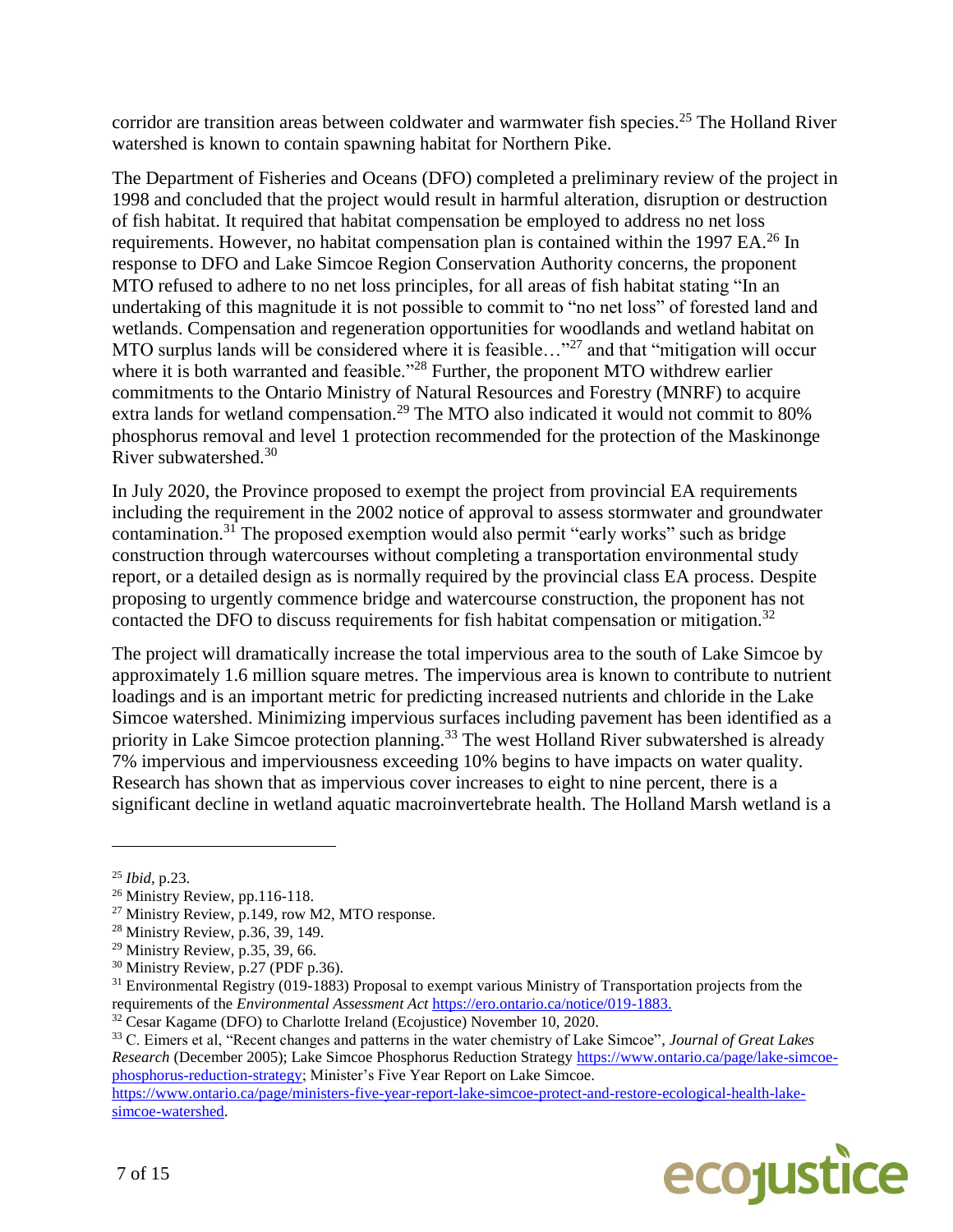key ecosystem not just in the in the east and west Holland River subwatersheds, but also in the Lake Simcoe watershed. Therefore maintaining or improving wetland aquatic health in that wetland is critical.<sup>34</sup>

As noted, the nature of the stormwater controls or chloride mitigation that would ultimately be employed by the project is not clear, nor is the implementation of no net loss policy for the wetland destruction which would occur directly from the project. Perhaps more significantly for fish habitat, there has been no assessment of the additional nutrient loading and chloride loading which would be entailed by the project and whether it will still be possible to achieve nutrient load reductions in line with the provincial *Lake Simcoe Protection Act* and Plan if the highway is constructed. These requirements are in place to protect and restore fish habitat in Lake Simcoe. Accordingly, the project would have clear and uncontested adverse effects on fish and fish habitat which would not be mitigated.

# Migratory Bird Habitat

Highways cause significant adverse impacts to birds in four ways: direct mortality, indirect mortality (such as habitat loss and habitat sinks), habitat fragmentation, and disturbance.<sup>35</sup> No mitigation can remove the impacts of highways to wildlife.<sup>36</sup> The well-known direct effects of roads on birds include habitat loss and fragmentation, vehicle-caused mortality, pollution, and poisoning. Nevertheless, indirect effects may exert a greater influence on bird populations. These effects include noise, artificial light, barriers to movement, and edges associated with roads. Moreover, indirect and direct effects may act synergistically to cause decreases in population density and species richness. Of the many effects of roads, it appears that road mortality and traffic noise may have the most substantial effects on birds relative to other effects and taxonomic groups.<sup>37</sup>

The section of the proposed highway crossing the Holland River is described as "a major wildlife habitat area" including a forested block with integrity containing "numerous woodland raptors" including Red-shouldered Hawk, Broadwinged Hawk, Sharp-shinned Hawk, and Coopers Hawk.<sup>38</sup> The EA reported that "a full suite of forest interior/area sensitive bird species were recorded including Yellow-bellied Sapsucker, Winter Wren, Wood Thrush, Veery, Northern Water Thrush, Canada Warbler, Black and White Warbler, Ovenbird and Scarlet Tanager.<sup>39</sup> Numerous species of migratory birds were surveyed during the 1997 EA.<sup>40</sup>



<sup>34</sup> West Holland River Subwatershed Plan (LSRCA, 2010), p.48

[https://www.lsrca.on.ca/Shared%20Documents/reports/west-holland-subwatershed-plan.pdf.](https://www.lsrca.on.ca/Shared%20Documents/reports/west-holland-subwatershed-plan.pdf)  $35 \text{ Sandra L Jacobson, Mitigation Measures for Highway-caused impacts to birds, (2002)$ [https://www.fws.gov/migratorybirds/pdf/management/jacobsen2005highwaymeasures.pdf.](https://www.fws.gov/migratorybirds/pdf/management/jacobsen2005highwaymeasures.pdf)

<sup>36</sup> *Ibid*.; also see A V Kociolek, et al, "Effects of road networks on bird populations", *Conservation Biology* (February 2011); and see US Environmental Protection Agency, *Evaluation of Ecological Impacts From Highway Development* (April 1994)[, https://www.epa.gov/sites/production/files/2014-08/documents/ecological-impacts](https://www.epa.gov/sites/production/files/2014-08/documents/ecological-impacts-highway-development-pg_0.pdf)[highway-development-pg\\_0.pdf.](https://www.epa.gov/sites/production/files/2014-08/documents/ecological-impacts-highway-development-pg_0.pdf)

<sup>37</sup> Kociolek, et al, *Ibid*.

<sup>38</sup> EA Appendices, p.513.

<sup>39</sup> EA Appendices, p.513.

<sup>40</sup> EA Appendices: Wildlife Field Surveys (Ecoplans). pp.557-563.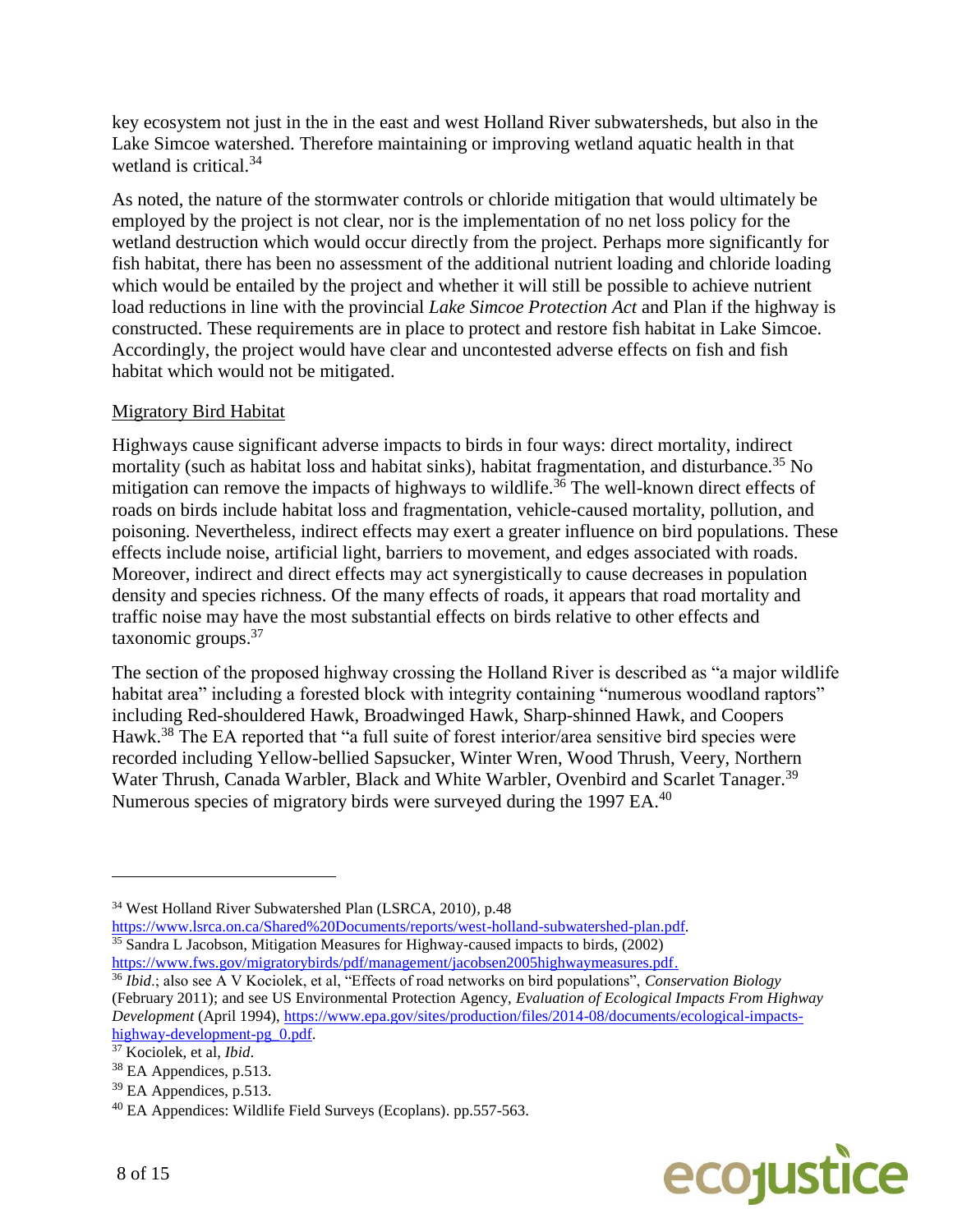The project would impact 15 natural heritage features including the removal of 22.1 hectares of high quality woodlands and 9.5 hectares of the Holland Marsh providing migratory bird nesting and foraging habitat, including for species at risk described below.<sup>41</sup> The highway would cause adverse impacts including mortality, disturbance, and habitat fragmentation and loss. The 1997 EA references "unavoidable" adverse effects on vegetation in the vicinity including in the provincially significant wetlands but does not assess the potential for adverse impacts on migratory birds or the effectiveness of mitigation at reducing or managing those impacts.<sup>42</sup> No beneficial management practices for protection of migratory birds have been incorporated into the project. As described below, several of these species are listed under the federal *Species at Risk Act* (SARA).

# Species at Risk

The 1997 EA predicted adverse effects on two (then) vulnerable species: Louisiana Waterthrush (SARA threatened - 2015) and Red-Shouldered Hawk (no longer federally listed). Baseline surveys for endangered and threatened species both provincially and federally are grossly out of date and predate both the provincial *Endangered Species Act* and federal SARA. Despite this, the EA predicts that species of concern "may be affected" by the project. There is no assessment of the specific effects on survival or recovery of species or the effectiveness of mitigation. It is important to note that there are no publically available updated studies on wildlife impacts from any period after 1997, which predates the federal SARA. There is no requirement to update baseline surveys, as a condition of this nature was not included in the 2002 Notice of Approval under the Ontario *Environmental Assessment Act*.

The project would occur within a few kilometres of to the Holland Landing Prairie Provincial Nature Reserve. This reserve contains one of the few remaining areas of tallgrass prairie in Ontario and the entire extent of relict prairie in this area. The prairie and associated shrub thickets provide habitat for approximately five provincially and 50 regionally rare vascular plant species.<sup>43</sup> There has been no assessment of the potential impacts on the nature reserve.

Wildlife surveys were completed in the 1997 EA which found numerous species of migratory birds, reptiles and amphibians, and vascular plants. Reptile and amphibian surveys identified several species that would be impacted by the project including federally listed species such as Snapping Turtle, Northern Map Turtle, and Eastern Ribbonsnake and COSEWIC assessed species such as Midland Painted Turtle.<sup>44</sup> The 1997 EA describes high quality amphibian habitat in forested areas that would be impacted by the project.<sup>45</sup> The EA also noted that the woodland block is functionally connected to the wetlands and woodlands to the east of the river and may be viewed as one habitat area.<sup>46</sup> Similar comments are made in reference to other portions of the project route.<sup>47</sup> The EA predicts that the corridor function of the two river branches and



 $41$  EA, p.6; EA Appendices, p.523.

 $42$  1997 EA, pp.160-168.

<sup>&</sup>lt;sup>43</sup> Holland Landing Prairie Provincial Park Management Plan, section 2. EA Appendices, pp.527-528, 557-566, 576-591.

<sup>44</sup> EA Appendices, pp.527-528, 557-566, 576-591.

 $45$  EA Appendices, p.513; memo, p.46.

<sup>46</sup> EA Appendices, p.513.

<sup>47</sup> EA Appendices, pp.513-515; memo, pp.46-48.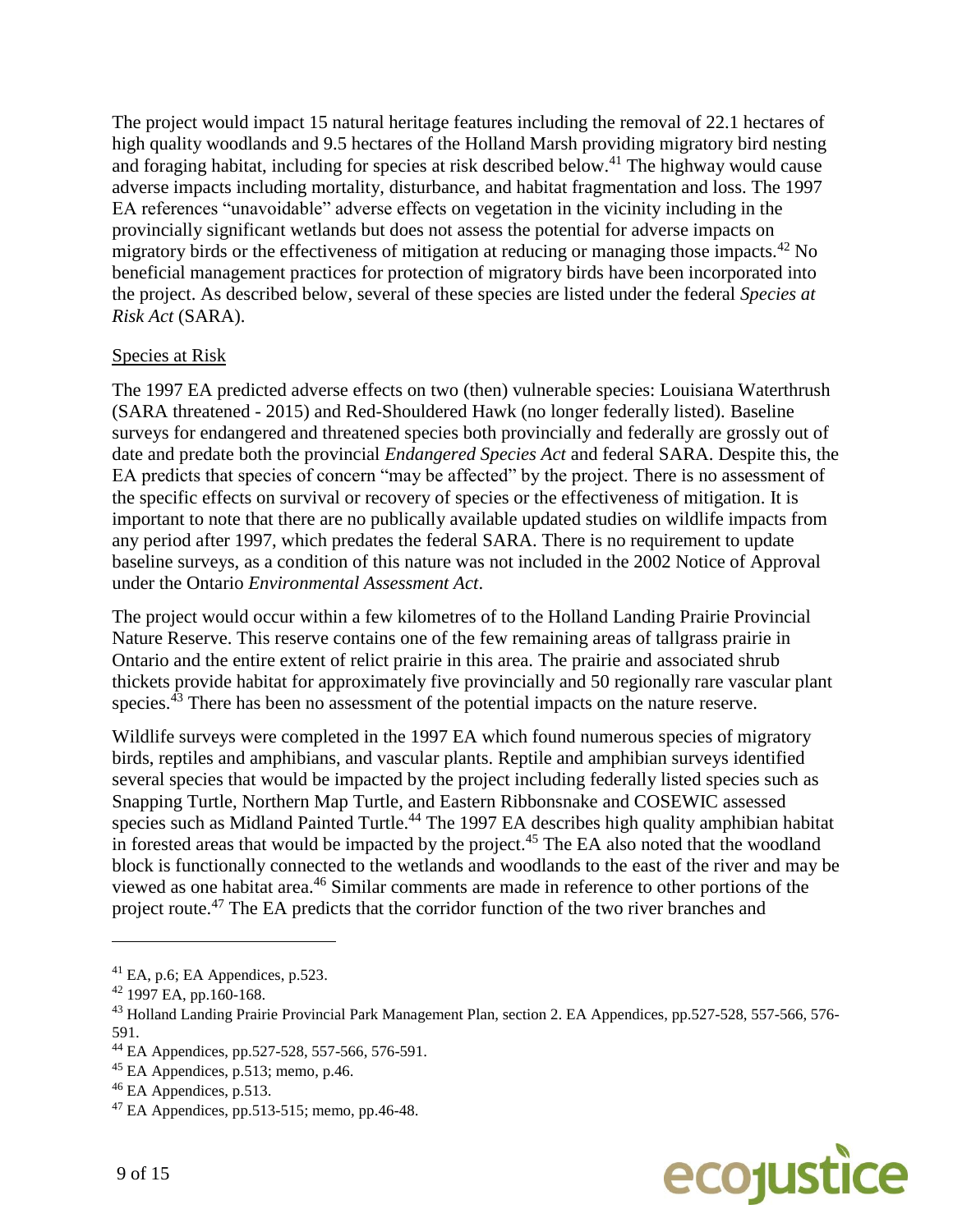associated woodlands and wetlands could be adversely affected.<sup>48</sup> Smaller streams were not surveyed or assessed as part of the 1997 EA.<sup>49</sup> The 1997 EA does not propose any mitigation measures for these species.

Vascular plants which were identified in the project area include COSEWIC assessed plants such as Black Ash as well as SARA-listed plants like Butternut trees.<sup>50</sup> Listed terrestrial wildlife were surveyed in the project area including Little Brown Myotis.<sup>51</sup> The 1997 EA notes that two vulnerable species of migratory birds have nesting sites in proximity to the project but does not indicate if they are federally or provincially listed, nor does it predict what adverse effects might occur as a result.<sup>52</sup>

As noted above, the project would impact Louisiana Waterthrush habitat. Louisiana Waterthrush is a migratory bird under the *Migratory Birds Convention Act* and a SARA threatened species that has a Canadian population of under 500 adults. It is a riparian obligate and an area-sensitive forest species. The most recent COSEWIC assessment indicated that habitat loss and changes in water quality and quantity due to suburban residential development may have contributed to declines observed in Southern Ontario. In particular, the COSEWIC report noted that stormwater runoff including from roads is detrimental to the Louisiana Waterthrush, including anything that negatively affects the supply of aquatic insects in Waterthrush habitat is likely to have a negative impact on breeding populations. The COSEWIC report noted that some protection was afforded provincially for Louisiana Waterthrush habitat through the natural heritage protections in the Provincial Policy Statement and the Greenbelt Plan. However, it is important to note that the Bradford Bypass Environmental Assessment pre-dates these protections and as described below these provincial plans would not protect these areas from the Bradford Bypass.<sup>53</sup>

Other federal migratory bird species at risk have been cited in the project area, and identified through EA studies of nearby projects although they are not included in the 1997 EA baseline surveys. For example, Eastern Wood-pewee, Bobolink, Barn Swallows, Wood Thrush, Chimney Swift, Eastern Meadowlark, Canada Warbler, Common Nighthawk, Hooded Warbler, Least Bittern, and Red Headed Woodpecker.<sup>54</sup> The MNR natural heritage mapping tool indicates that SARA listed species such as Red-headed Woodpecker, Yellow Rail, Henslow's Sparrow, Bank Swallow, Least Bittern and Black Tern habitat is located along the proposed project route.<sup>55</sup> The 1997 EA did not assess the potential adverse impacts on these species. There are no known plans for the potential adverse effects on these species to be assessed or mitigated.

The Ontario *Endangered Species Act* does not adequately protect species at risk from the project. Under Regulation O. Reg. 242/08, the laying down of highways and activities authorized under

[http://www.uyssolutions.ca/en/onlineresources/resources/NaturalEnvironmentBaseline-AppCDEFG.pdf.](http://www.uyssolutions.ca/en/onlineresources/resources/NaturalEnvironmentBaseline-AppCDEFG.pdf) <sup>55</sup>[https://www.gisapplication.lrc.gov.on.ca/mamnh/Index.html?site=MNR\\_NHLUPS\\_NaturalHeritage&viewer=Nat](https://www.gisapplication.lrc.gov.on.ca/mamnh/) [uralHeritage&locale=en-US/](https://www.gisapplication.lrc.gov.on.ca/mamnh/)



<sup>48</sup> EA Appendices, p.515.

<sup>&</sup>lt;sup>49</sup> EA Appendices, p.515.

 $50$  EA Appendices, pp.576-591.

<sup>51</sup> EA Appendices: Ecoplans, Mammal Records, p.564.

<sup>52</sup> Bradford Bypass EA, Exhibit 5-6.

<sup>53</sup> COSEWIC Assessment and Status Report of the Louisiana Waterthrush *Parkesia Motacilla* in Canada (Threatened, 2015).

<sup>54</sup> Upper York Sewage Solutions, Table G1.1 Breeding Bird surveys and G2.2 BSC tables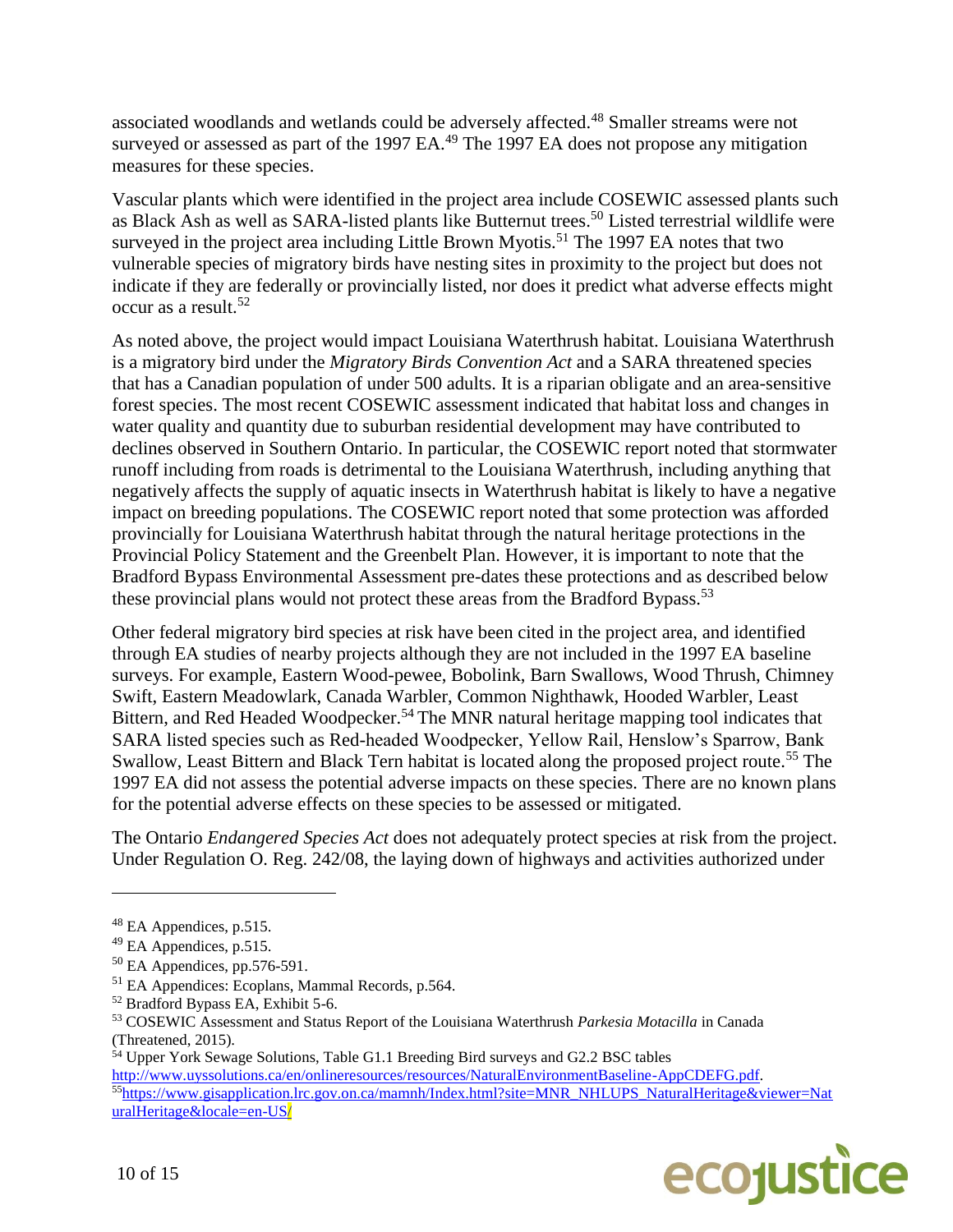the Class Environmental Assessment for Provincial Transportation Facilities are exempt from the prohibitions under sections 9 and 10 of the *Endangered Species Act* pursuant to subsection 23(1) of the Regulation. Further, subsection 23.1(1) may exempt the project from permitting requirements under the *Endangered Species Act* to the extent that it is carrying out an undertaking under the Class Environmental Assessment for Provincial Transportation Facilities. There are a variety of other regulatory exemptions which may reduce or eliminate protections for a variety of other federally listed species at risk within the project area.

# **Climate Change**

The potential greenhouse gas emissions associated with the project may hinder the Government of Canada's ability to meet its commitments in respect of climate change, including in the context of Canada's 2030 emissions targets and forecasts.

Under the Paris Agreement, Canada committed to reducing its greenhouse gas emission by 30% below 2005 levels by 2030. This requires a reduction in emissions of 142 Mt CO2e. Current projections rely on a reduction of transportation emissions. For example, to meet the Paris Agreement targets, Ontario must reduce transportation emissions by 26 Mt CO2e by 2030 and by 63 Mt CO2e by 2050.<sup>56</sup>

Transportation emissions are the largest greenhouse gas emissions sector in Ontario and the fastest growing source of greenhouse gases in Ontario. Ontario is the second-largest greenhouse Gas emitter jurisdiction in the country.<sup>57</sup> From 1990 to 2017, greenhouse gas emissions from transportation grew from 44.2 Mt of CO2e to 60.7 Mt of CO2e. Much of this was fueled by increases in passenger transportation.<sup>58</sup> Transportation accounts for approximately 33% of all emissions in the GTA. Nearly 98% of all transportation emissions in Ontario were sourced to fossil fuel use in vehicles.<sup>59</sup>

The 1997 EA of the project did not consider the potential for the project to cause significant increases in greenhouse gas emissions. The 1997 EA included no assessment whatsoever of the impacts of the project on climate change or the impacts of climate change on the project. The proposal has as its stated purpose increasing and facilitating single use passenger vehicles for long-distance commuting. The purpose of the proposed highway is to improve level of service to single occupant vehicle car commuters in the Greater Toronto Area by improving continuity between existing 400 series highways.

The 1997 EA contains no analysis of the well-established phenomenon of "induced demand" reflecting a strong relationship between increases in road capacity and vehicle kilometres travelled. The 1997 EA does not contain any analysis of the potential for increases in transportation emissions as a result of the project. If no federal EA is conducted there will be no

<sup>59</sup> ECO 2018, p.43. [https://www.auditor.on.ca/en/content/reporttopics/envreports/env18/Climate-Action-in-](https://www.auditor.on.ca/en/content/reporttopics/envreports/env18/Climate-Action-in-Ontario.pdf)[Ontario.pdf](https://www.auditor.on.ca/en/content/reporttopics/envreports/env18/Climate-Action-in-Ontario.pdf)



<sup>56</sup> Environmental Commissioner of Ontario, 2018 Greenhouse Gas Emissions Report, p.116 [ECO 2018] [http://docs.assets.eco.on.ca/reports/climate-change/2018/Climate-Action-in-Ontario.pdf.](http://docs.assets.eco.on.ca/reports/climate-change/2018/Climate-Action-in-Ontario.pdf)  $57$  ECO 2018, p.83.

<sup>58</sup> Natural Resources Canada, Energy Use Statistics, Transportation Sector (Ontario) GHG Emissions by Transportation Mode[. https://oee.nrcan.gc.ca/corporate/statistics/neud/dpa/showTable.cfm?type=](https://oee.nrcan.gc.ca/corporate/statistics/neud/dpa/showTable.cfm?type=CP§or=tran&juris=on&rn=8&page=0) [CP&sector=tran&juris=on&rn=8&page=0.](https://oee.nrcan.gc.ca/corporate/statistics/neud/dpa/showTable.cfm?type=CP§or=tran&juris=on&rn=8&page=0)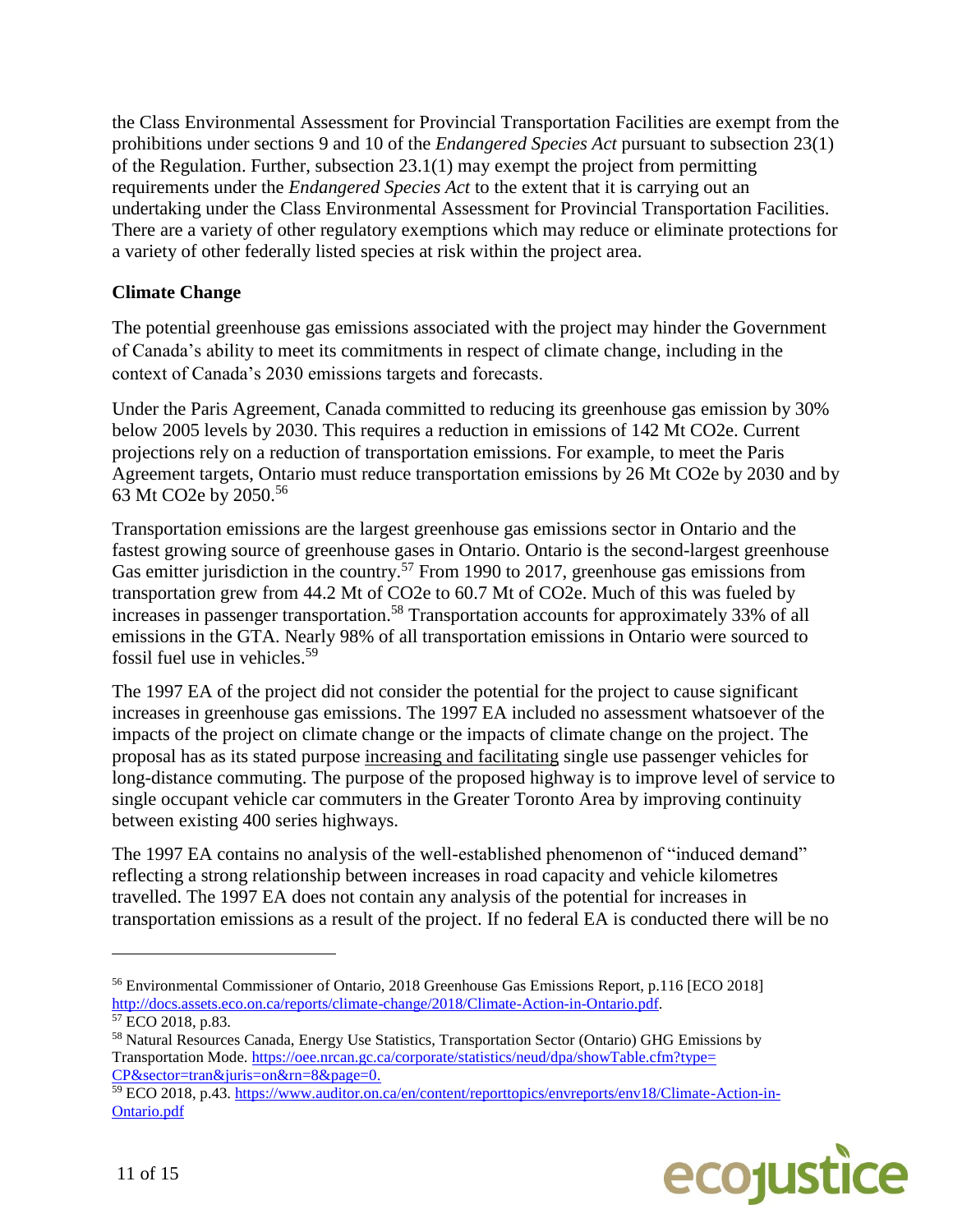analysis of whether this project is consistent with Canada's international climate commitments and the meeting of those commitments could be irreversibly frustrated.

Greenhouse gas emissions can be roughly estimated by multiplying additional vehicle kilometres travelled by an average emissions factor per vehicle.<sup>60</sup> The increase in vehicle kilometres travelled can be estimated using the "fundamental law of road congestion".<sup>61</sup> Vehicle kilometres travelled is known to increase "in exact proportion to" percent increase in additional lane kilometres on highways.<sup>62</sup> Accordingly, building roads "elicits a large increase in vehicle kilometres travelled."<sup>63</sup>

The 1997 EA estimates that the average daily traffic would be approximately 58,000 vehicles.<sup>64</sup> Based on the 16.4 km length and an average vehicle emission factor of 0.25 kg/km<sup>65</sup> the potential greenhouse gas contribution of the project is approximately 86,797,000 kg per year of CO2e.

Over the lifetime of the highway, this could represent a significant increase in Ontario's greenhouse gas emissions. Ontario's environmental commissioner recommended that road pricing be used as an alternative for congestion relief.<sup>66</sup> Understood in the context of rapidly ballooning transportation emissions in Ontario the proposal represents a long-term entrenched policy decision to continue allowing transportation emissions to increase by continuing to increase road capacity which in turn induces further demand for single occupant vehicle commuters.

# **Air Quality and Health**

Traffic related air pollution from highways entails contamination from a variety of air pollutants including nitrogen oxides, carbon monoxide, particulate matter, sulphur dioxide and volatile organic compounds. The health effects of these pollutants include asthma, allergies and reduced lung function as well as lung cancer and heart disease. Children are more sensitive to air pollution than people in other age groups, because children breathe in more air in relation to their body weight and less developed lungs.<sup>67</sup> Emerging evidence links air pollution to pre-term births

[https://www.economics.utoronto.ca/workingPapers/tecipa-370.pdf;](https://www.economics.utoronto.ca/workingPapers/tecipa-370.pdf) S. Handy and M. Boarnet (Sept 30, 2014) Impact of Highway Capacity and Induced Travel on Passenger Vehicle Use and Greenhouse Gas Emissions, Policy Brief, [https://ww2.arb.ca.gov/sites/default/files/2020-](https://ww2.arb.ca.gov/sites/default/files/2020-06/Impact_of_Highway_Capacity_and_Induced_Travel_on_Passenger_Vehicle_Use_and_Greenhouse_Gas_Emissions_Policy_Brief.pdf)

06/Impact of Highway Capacity and Induced Travel on Passenger Vehicle Use and Greenhouse Gas Emissi [ons\\_Policy\\_Brief.pdf](https://ww2.arb.ca.gov/sites/default/files/2020-06/Impact_of_Highway_Capacity_and_Induced_Travel_on_Passenger_Vehicle_Use_and_Greenhouse_Gas_Emissions_Policy_Brief.pdf)

<sup>67</sup> Health Canada, Road traffic an air pollution [https://www.canada.ca/en/health-canada/services/air-quality/road](https://www.canada.ca/en/health-canada/services/air-quality/road-traffic-air-pollution.html)[traffic-air-pollution.html;](https://www.canada.ca/en/health-canada/services/air-quality/road-traffic-air-pollution.html) Region of Peel, Effective Interventions to Mitigate Adverse Human Health Effects from



<sup>60</sup> National Academies of Science, "Modelling on-road transport greenhouse gas emissions under various land use scenarios"[, https://trid.trb.org/view/1393792;](https://trid.trb.org/view/1393792) According to the EPA the average passenger vehicle emits approximately 0.25 kg of CO2 per 1 km see US EPA "Greenhouse Gas Emissions from a Typical Passenger Vehicle", [https://www.epa.gov/greenvehicles/greenhouse-gas-emissions-typical-passenger-vehicle.](https://www.epa.gov/greenvehicles/greenhouse-gas-emissions-typical-passenger-vehicle)

<sup>61</sup> G. Duranton and M. Turner, University of Toronto, Department of Economics, Working paper 370 "The fundamental law of road congestion: Evidence from US cities" (September 8, 2009).

<sup>62</sup> *Ibid*.

<sup>63</sup> *Ibid*.

<sup>64</sup> EA Appendices: Travel Demand Analysis (November 1996), p.7/i.

<sup>65</sup> US EPA, "Greenhouse Gas Emissions from a Typical Passenger Vehicle"

<https://www.epa.gov/greenvehicles/greenhouse-gas-emissions-typical-passenger-vehicle>

<sup>66</sup> ECO 2018, pp.128-129, [https://www.auditor.on.ca/en/content/reporttopics/envreports/env18/Climate-Action-in-](https://www.auditor.on.ca/en/content/reporttopics/envreports/env18/Climate-Action-in-Ontario.pdf)[Ontario.pdf](https://www.auditor.on.ca/en/content/reporttopics/envreports/env18/Climate-Action-in-Ontario.pdf)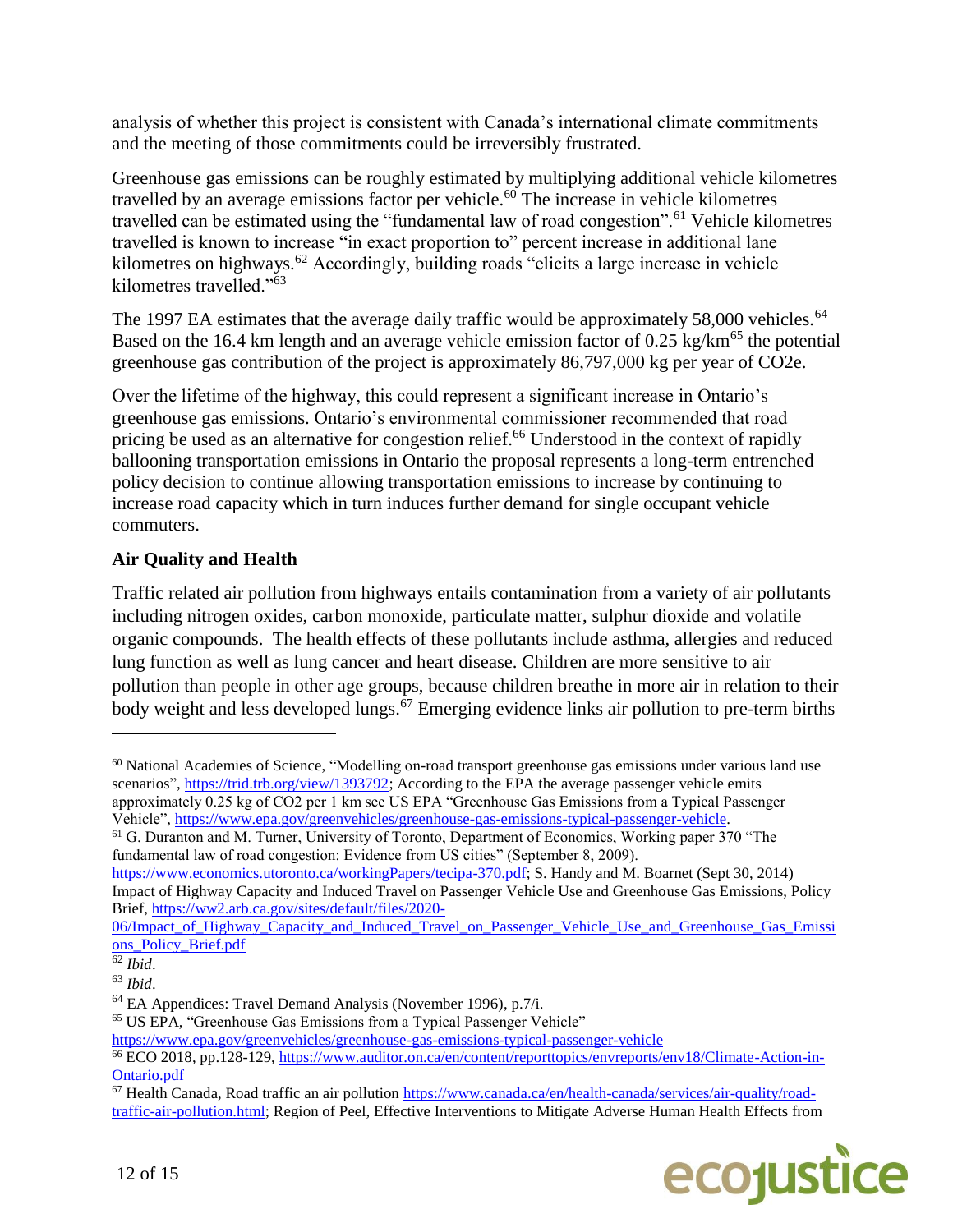and low birth weight,<sup>68</sup> cognitive impairment and other illnesses.<sup>69</sup> Canadian studies have documented that the induced demand and higher vehicle densities from new highways result in increased nitrogen dioxide concentrations in close proximity to new highways and on arterials and access roads in the vicinity of a new highway.<sup>70</sup> The 1997 EA for the project failed to include a site-specific air quality study, a health impact assessment or a regional air quality assessment. At the time of the 1997 EA, Health Canada identified concerns with the proponent's analysis on air quality and noise impacts.<sup>71</sup> The 1997 EA did not attempt to predict particulate matter concentration impacts in or adjacent to the proposed highway.<sup>72</sup> Health Canada indicated that the air quality assessment suffered "from two major limitations that bring into question the conclusions reached in the assessment." Health Canada noted that the proponent failed to assess the impact on regional air quality. Health Canada critiqued the use of air quality objectives as predetermined to be "acceptable" where current literature indicated that mortality and hospital admissions are implicated by carbon monoxide and nitrogen oxide levels below the objectives.<sup>73</sup> The proponent did not complete dispersion modelling as part of the EA. The proponent responded to these critiques by stating that "it is not practicable for MTO air quality impact assessments for specific highway projects to address the broader long-term regional air quality issues<sup>"74</sup> Both the background concentrations and the air quality criteria used in the 1997 EA is over 20 years old. As such the EA does not factor in significant infrastructure changes such as the addition of the 404 highway extension into the project area. The worst case scenario predictions in the Ministry Review materials for Benzene would exceed the current Ontario ambient air quality standards.<sup>75</sup> There is no condition of approval for the project that requires a health impact assessment for air quality.

# **Lack of demonstrated need**

The need for the project has not been assessed since 1989.<sup>76</sup> Since 1989, the projected growth in commuter traffic has not occurred due in large part to wastewater servicing constraints.

<sup>76</sup> Ministry of Transportation (Ontario) Highway 404/89 Overview Study (1989).



Transportation-Related Air pollution (2015) [https://www.peelregion.ca/health/library/pdf/Rapid-Review-](https://www.peelregion.ca/health/library/pdf/Rapid-Review-TRAP%20Mitigation.pdf)[TRAP%20Mitigation.pdf](https://www.peelregion.ca/health/library/pdf/Rapid-Review-TRAP%20Mitigation.pdf)

<sup>68</sup> Marie Lynn Miranda et al. "Proximity to roadways and pregnancy outcomes" *Journal of Exposure Science and Environmental Epidemiology* 23:32 (2013)<https://www.nature.com/articles/jes201278>

<sup>69</sup> Weiran Yuchi et al, "Road Proximity, air pollution, noise, green space and neurologic disease incidence: a population-based cohort study" *Environmental Health,* 9:18 (2020)

[https://ehjournal.biomedcentral.com/articles/10.1186/s12940-020-0565-4.](https://ehjournal.biomedcentral.com/articles/10.1186/s12940-020-0565-4)

 $70$  Shohel Reza Amin et al, "Understanding Air pollution from Induced Traffic during and after the Construction of a New Highway: Case Study of Highway 25 in Montreal" *Journal of Advanced Transportation* (2017) <https://www.hindawi.com/journals/jat/2017/5161308/>

 $\frac{71}{11}$  Ministry Review, Appendix D, PDF p. 205-207 "Response to Health Canada Comments on Air Quality..." (January 8, 2001)

<sup>72</sup> Ministry Review, p. 202.

<sup>73</sup> Ministry Review p.94-96.

<sup>74</sup> Ministry Review, p.206.

<sup>&</sup>lt;sup>75</sup> Predicted worst-case ambient concentration 20 metres from the highway with a 10% heavy duty vehicle contribution was 9.3  $\mu$ g/m<sup>3</sup>, compared to the current 24 hour benzene standard of 2.3  $\mu$ g/m<sup>3</sup> see Ministry Review, Table 12, p.226.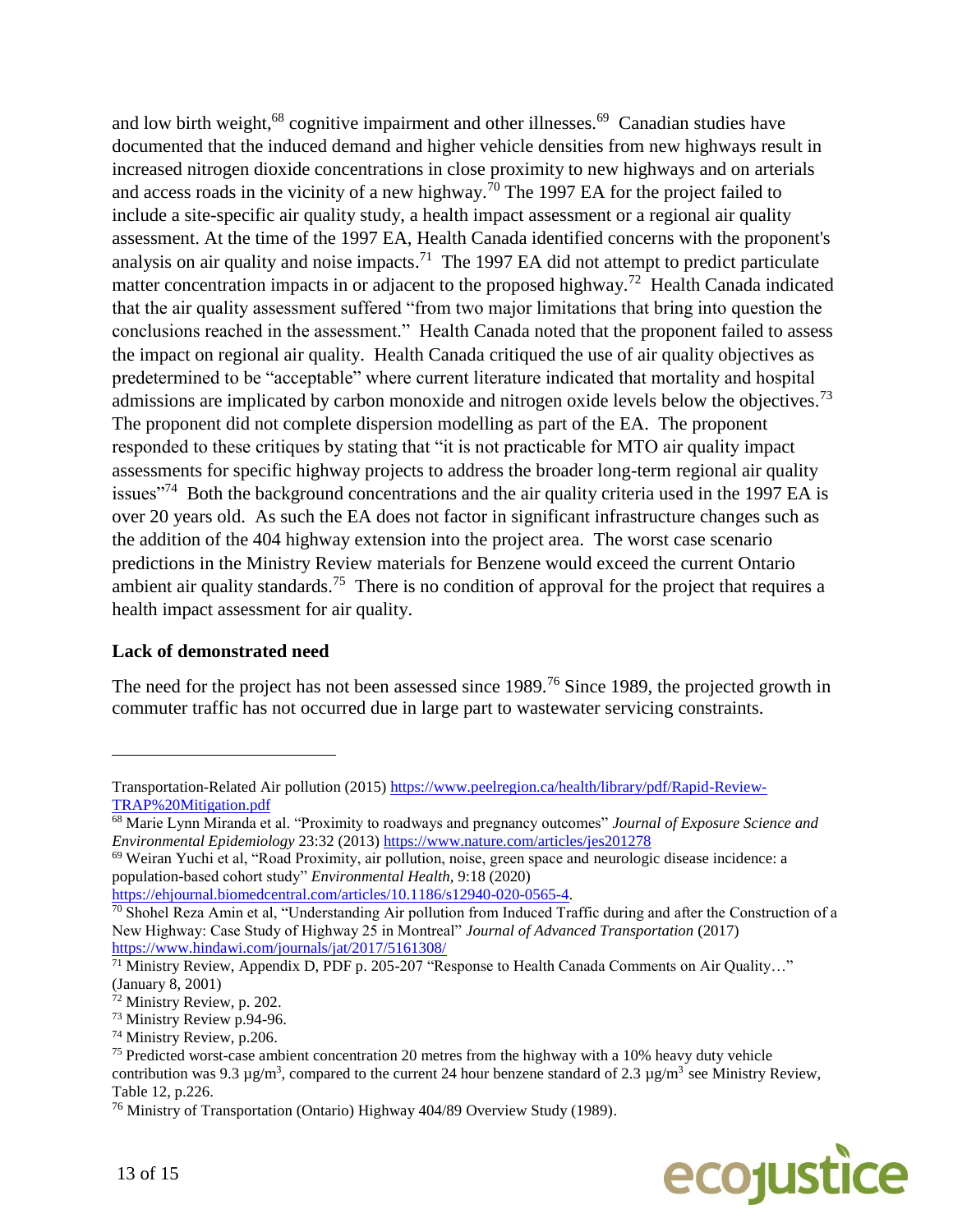The need for the project and whether alternatives would be more suitable is no longer evident due to the fact that the 23-year-old EA is significantly out of date. Modelling conducted in 1995 indicated that the commuter demand originated in Barrie for distribution to employment areas in York Region.<sup>77</sup> Since 1997, a number of upgrades to the transportation network have occurred, including major upgrades to East-West travel routes between the 404 and 400 highway<sup>78</sup> and allday, two way commuter GO train service from Barrie to Toronto through Northern York Region and the extension of Highway  $404<sup>79</sup>$  The EA predicted that upgrades to Highway 9 alone, which have been completed, would meet capacity until at least 2011 and probably until 2021.<sup>80</sup> More up-to-date projections do not show the project being required until beyond  $2041$ .<sup>81</sup> There is no indication that Highway 9 has reached or is reaching capacity as predicted in the EA. Regional documents suggest that other improvements to the Regional Road network are planned which might alleviate the need for the project.<sup>82</sup> The York Region Transportation Master Plan indicates this is a project requiring a low level of effort and low level of resources and does not indicate any clear needs assessment was done or updated in the last 23 years.<sup>83</sup> The 1997 EA disregards the practice of "telecommuting" as a demand management option for transportation demand, <sup>84</sup> something which is difficult to justify as businesses increasingly allow telecommuting due to COVID-19.

# **First Nation Consultation**

The local First Nation, Georgina Island First Nation has requested that it be consulted on the project. The project would harmfully alter or destroy a vast array of significant archaeological resources. The EA notes that the potential exists for other "undiscovered" archaeological sites along the project route. 85

# **Cumulative effects**

The project has the potential to cause cumulative effects in relation to other projects as it would serve to service and therefore open up a large area of rural property to increased development. Specifically, York Region, where the majority of the project is situated has requested permission

<sup>&</sup>lt;sup>85</sup> Peterson, W, Canadian Heritage Landscapes, The Bradford Bypass and Alternatives (December 19, 2011).



<sup>77</sup> EA Appendices, p.386.

<sup>78</sup> Upgrades to Highway 9 widening it to four lanes, Mulock, Bathurst Street and Green Lane to 4 or 5 lane paved collector roads. At the time of the EA need study, Bathurst Street and Green Lane were gravel roads. See EA report p.37 noting that these road upgrades were not yet completed.

 $79$  1997 EA, p.50: disregards the impact of increased GO service because it runs along a north south axis, even though it is clear that the modelling for the Bradford Bypass relies on it being used by commuter traffic ultimately heading long-distances North-South towards Toronto.

<sup>80</sup> 1997 EA, p.37.

<sup>81</sup> <https://www.georgina.ca/doing-business/highway-400-404-connecting-link> 2016 York Region Transportation Master Plan, p.75 [https://www.york.ca/wps/wcm/connect/yorkpublic/d7ec2651-8dc5-492e-b2a0](https://www.york.ca/wps/wcm/connect/yorkpublic/d7ec2651-8dc5-492e-b2a0-f76605edc122/16296_TmpFinalBigBook_NovWEB-FIX.pdf?MOD=AJPERES&CVID=mukDpNz) [f76605edc122/16296\\_TmpFinalBigBook\\_NovWEB-FIX.pdf?MOD=AJPERES&CVID=mukDpNz.](https://www.york.ca/wps/wcm/connect/yorkpublic/d7ec2651-8dc5-492e-b2a0-f76605edc122/16296_TmpFinalBigBook_NovWEB-FIX.pdf?MOD=AJPERES&CVID=mukDpNz)

<sup>82 2016</sup> York Region Transportation Master Plan, pp.75, 146: indicating potential improvements to Queensville Sideroad and Green Lane, and "significant improvements to" the Barrie GO train corridor. <sup>83</sup> *Ibid.* p.167.

<sup>84</sup> 1997 EA, pp.46-47.